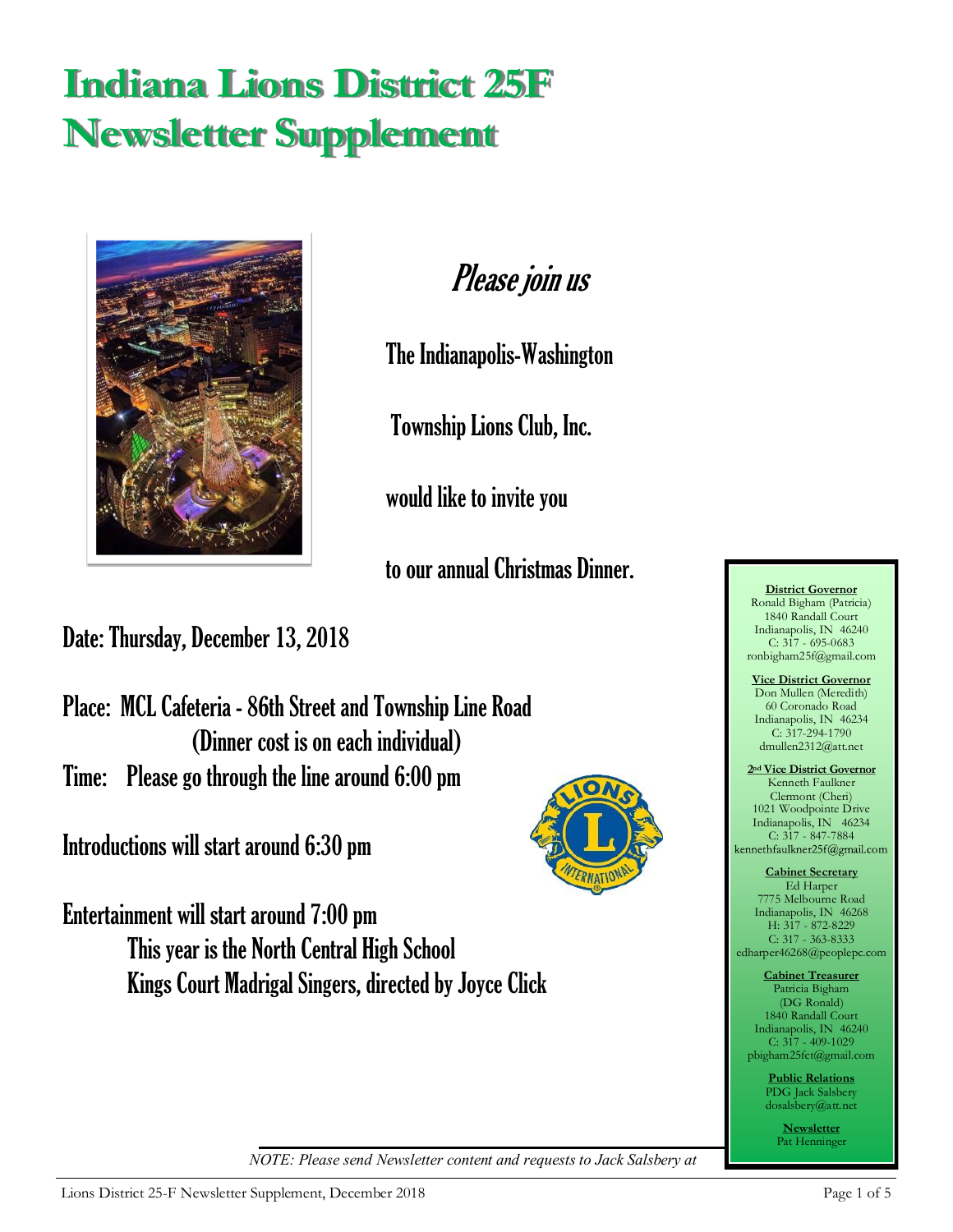



Buongionno-good morning, good afternoon, good-day, good evening, good night [interjection, noun] words used (depending on the time of day) when meeting or leaving someone.

### 2019 Lions International Convention

Are you set to go to the next International Convention or considering it? Here are some important dates to remember for registration:

Registration fee before January 11th is \$150 then goes to \$200 until<br>March 31st. At that point it will be \$225 including onsite registration. Alpha Leo cost is \$20 and Omega Leos is \$100 for all time periods.

Please note that when submitting the hotel deposit there is an 8% fee if using a credit card. If paying LCI by check for initial registration<br>there would not be an 8% fee on the hotel deposit.

Will you be planning some additional fun outside of the Lion events? I hope so! The following preferred tour companies are offering Lions a<br>variety of Pre- and Post-Convention Tours for you to select from. Italy<br>has so much to choose from – the Italian Alps, its famous beaches<br>and coastal cit City, spectacular art, fashion, sports cars, plus Italy's world-famous cuisine, wines and hospitality.

Are you interested in traveling beyond Italy to another country? These LCI preferred tour companies can help you plan this too! Visit the LCI Convention website LCICon.Lionsclubs.org for more info and links to each of these companies and what they offer.

### AIM Italy

Since 1960, AIM Italy has been providing outstanding travel experiences thanks to its extensive network of preferred partners. Its AIM is to take advantage of a global know-how mixed with a local experience.

### Central Holidays / Rose Marie's Travel LLC

Since 1972, Central Holidays / Rose Marie's Travel LLC has offered travelers superior travel programs, value, and service to some of the best destinations in Italy, the Mediterranean, Europe, and beyond.

### Goway Travel

Goway Travel is offering Lions and their guests custom Pre- and Post-Convention tours highlighting some of the best Italian travel experiences and beyond. Interested in a cooking class in Tuscany? A visit to a charming Italian island on a private boat trip? A Mediterranean cruise? These are just some of their tour highlights. Goway's escorted tour packages include international air, hotels, transfers and touring.

### Naonis Viaggi

Based in Italy, Naonis Viaggi has designed their custom "Lions On Tour in Italy" tour packages for Lions that showcase many of their favorite places and activities, or as they say, "Meet Italian charm and culture with the tours feature top cities and regions.

PCC Reed Fish - PDG Dick McKellar - PDG Patty Cooke<br>CC Keith Thomas - Lion Bob Yunker - PCC Sue Topf

Indiana International Convention Committee





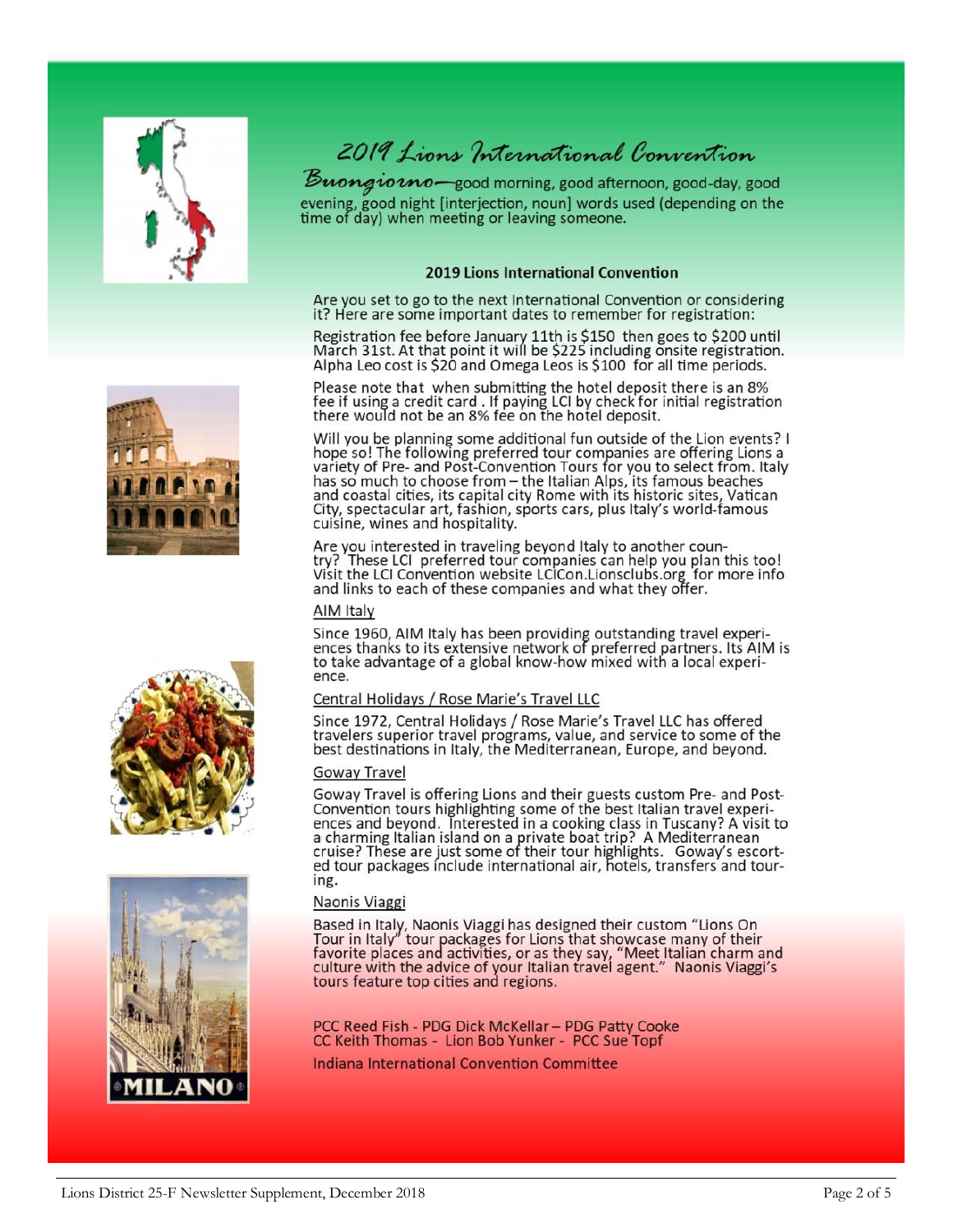# **Mid Winter Conference Silent Auction**



The Mid Winter Conference will be here before we know it. We are again holding a Silent Auction at the conference on Jan. 12, 2019. Each Indiana Lions District is asked to donate at least 3 items worth \$20 or more for the auction.

Last year we were successful in raising funds for Youth Programs. If you have items to donate for this year's auction please let your District Governor know and send what you are donating to lindamscott@comcast.net. That way I will be able to make the bid sheets before the auction and have things ready to go on Jan. 12. Items may be brought to the dinner on Friday night Jan. 11, or they may be brought first thing Saturday morning.

We will have a nice surprise for the person who donates the item that has the most bids on it.

# **ALL NEW SEMINARS**

- Eyeglass Recycling How you can help
- Marketing communications to improve your club's presence
- Membership Recruiting
- Anyone can make baked beans (or, We've always done it that way)
- Making community partnerships simplify your fundraising
- Leader dog puppy raising
- What's this fuss about MyLION?
- Orientation can improve your membership retention
- Getting out of the 'Club Box'
- Effective presentations-Steps to be an effective communicator
- Online Leadership Resource Center
- Internet Fraud Protection
- Organizing and reporting club service projects
- Diabetes Awareness
- Generational Leadership Styles
- Finding Money in Your Community

# **January 11-12, 2019**

**Watch for registration information Updates on Indiana Lions Mid-Winter Conference Facebook page** 

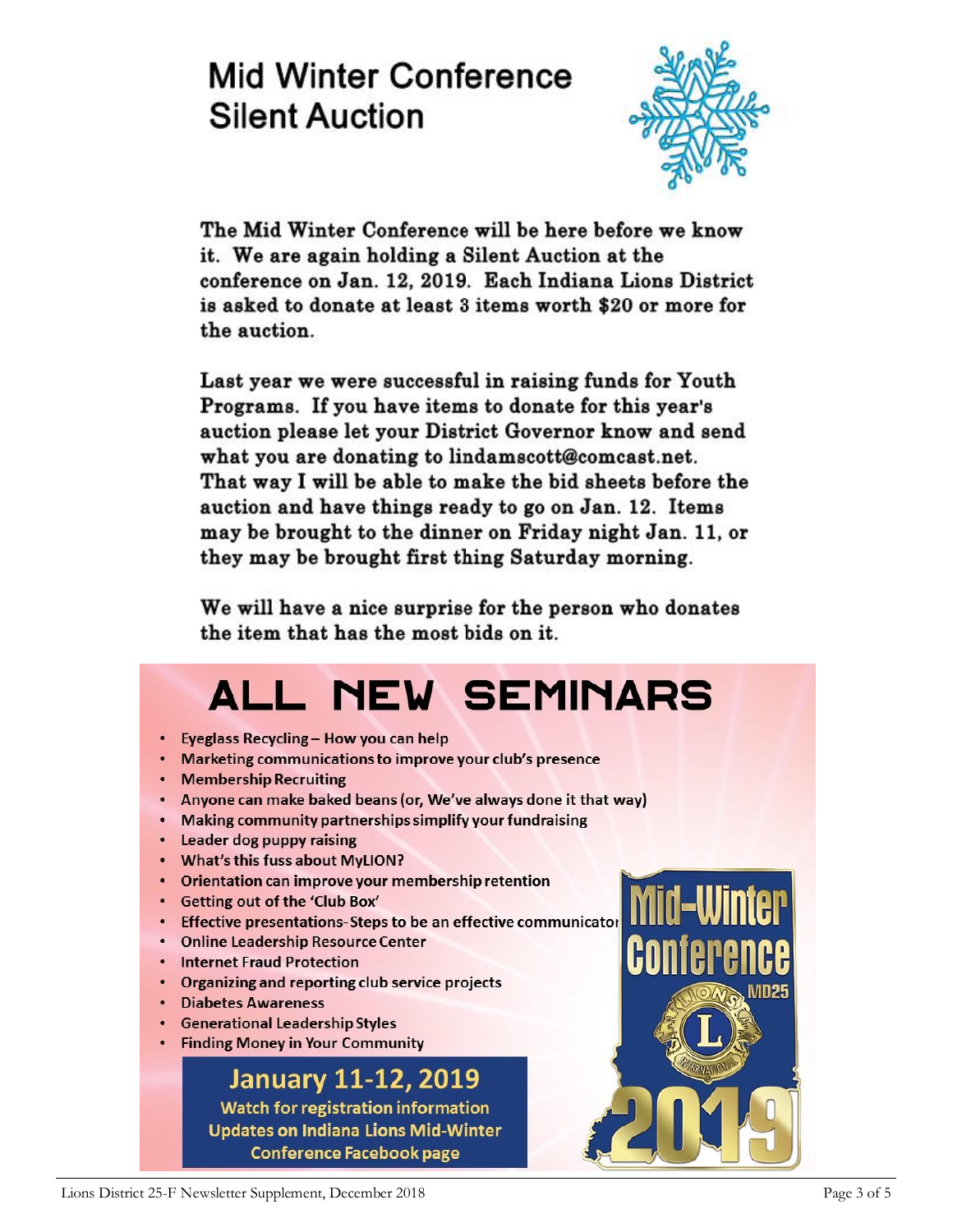# **ALL NEW SEMINARS**

- Eyeglass Recycling How you can help
- Marketing communications to improve your club's presence  $\bullet$
- **Membership Recruiting**
- Anyone can make baked beans (or, We've always done it that way)  $\bullet$
- Making community partnerships simplify your fundraising  $\bullet$
- Leader dog puppy raising  $\bullet$
- What's this fuss about MyLION?  $\bullet$
- Orientation can improve your membership retention  $\bullet$
- Getting out of the 'Club Box'  $\bullet$
- Effective presentations-Steps to be an effective communicator  $\bullet$
- **Online Leadership Resource Center**  $\bullet$
- **Internet Fraud Protection**  $\bullet$
- Organizing and reporting club service projects  $\bullet$
- **Diabetes Awareness**  $\bullet$
- **Generational Leadership Styles**  $\bullet$
- **Finding Money in Your Community**  $\bullet$

# **January 11-12, 2019**

**Watch for registration information Updates on Indiana Lions Mid-Winter Conference Facebook page**